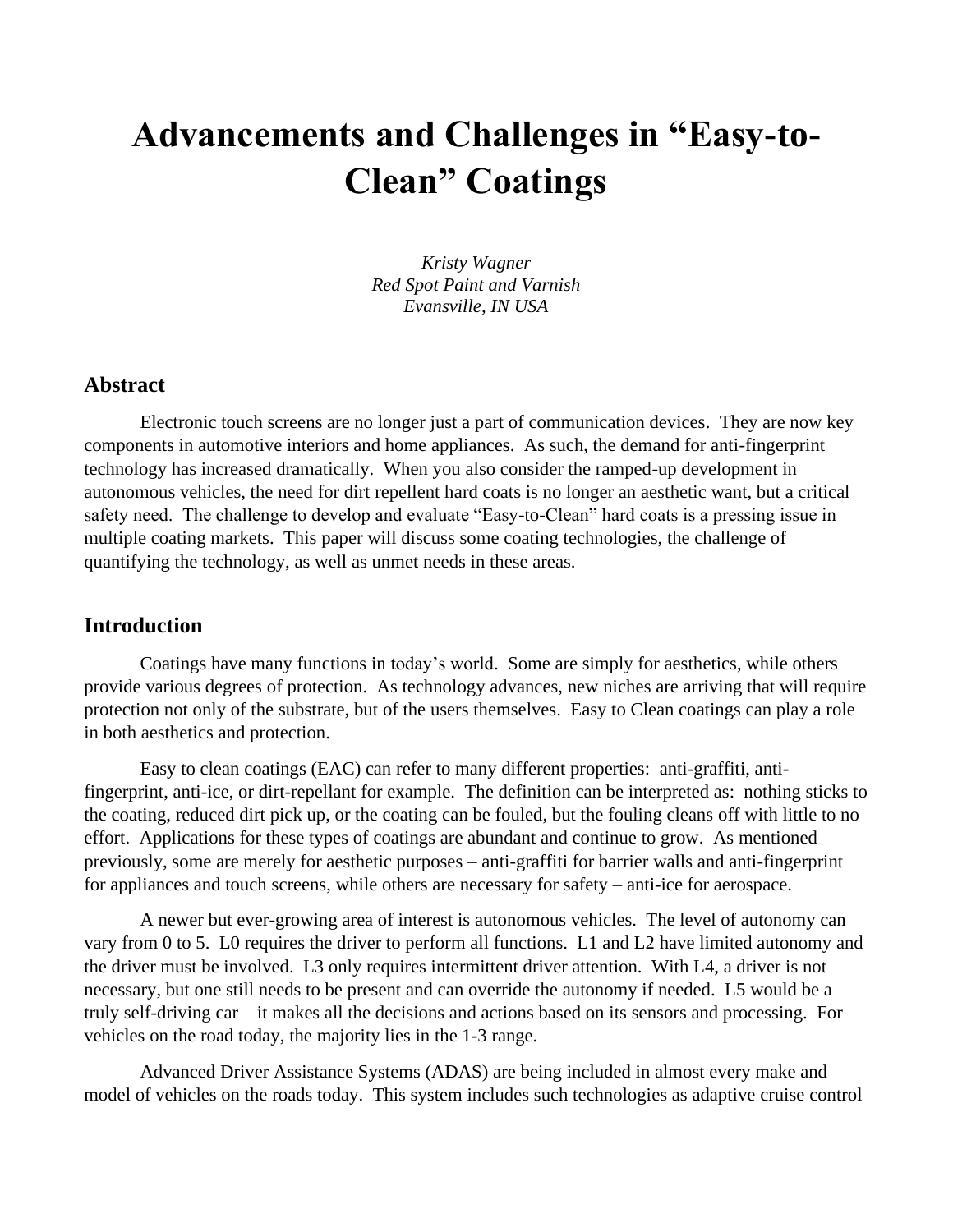(ACC), autonomous emergency braking (AEB), and lane-keeping assist systems (LKAS). All new cars in the United States are required to have back up cameras. Other forms of sensors are radar, and less frequently, Light Detection and Ranging (LIDAR). For optimum safety, vehicles will need a blend of these technologies, called Sensor Fusion. Examples and details of each are listed in *Table 1*. To improve reliability, lenses for these sensors are prime candidates for EAC coatings.

| Type of Sensor | Mode                                                  | Examples                                               | Advantages                                                      | Disadvantages                                        |
|----------------|-------------------------------------------------------|--------------------------------------------------------|-----------------------------------------------------------------|------------------------------------------------------|
| Camera         | Visible light; some<br>Infrared                       | Surround view<br>systems; driver<br>monitoring systems | Low cost                                                        | Ineffective in<br>bad weather                        |
| Radar          | Short Range: 24 GHz<br>Long Range: 77 GHz<br>(newer)  | ACC; AEB                                               | Not effected<br>by weather or<br>darkness                       | Limited<br>resolution<br>(especially<br>short range) |
| <b>LIDAR</b>   | Infrared: 905 nm (main)<br>wavelength) and 1064<br>nm | True autonomous<br>vehicles                            | Very detailed<br>information;<br>longer range;<br>more accurate | Costly; car to<br>car interference                   |

*Table 1: Sensors Used in Automotive Sector Today*

## **Determining Easy to Clean Properties**

OEMs (Original Equipment Manufacturer) know what they want; the issues have been in determining how to know when they get there and at what cost. What is the best way to simulate real life scenarios? Are there coating properties that can be measured that will indicate the desired properties? Can all these attributes be achieved with the same formulation techniques?

When talking about EAC coatings, two properties typically enter the conversation: contact angles and surface texturing. It is obvious that a low gloss coating is better at hiding fingerprints than a high gloss coating. A fingerprint can be present on a low gloss coating, but due to the unevenness of the surface, the fingerprint is not visible to the human eye. This disruption of the pattern makes fingerprints hard to detect. However, there are reasons why a low gloss coating will not work for an EAC application; certain transparency and haze criteria may be mandatory for viable use of the product.

If "macro-texturing" cannot be used, there is an option to use nano-texturing. This technique has become very successful in many applications. The coatings are very thin, and the texturing is not visible to the naked eye; however, there is a disruption in the surface that makes a fingerprint harder to detect. These coatings are very effective at "anti-fingerprinting", but other properties may not be sufficient for all markets, such as weatherability, or chemical and scratch resistance.

Contact angles can be used to classify coatings. An oleophobic coating would have a contact angle with hexadecane greater than 60°. If a coating is oleophobic, it will repel oils. Since fingerprints can have a high oil content, this property can improve the ability of a coating to minimize the appearance of fingerprints. A coating with a water contact angle of >110° is deemed hydrophobic and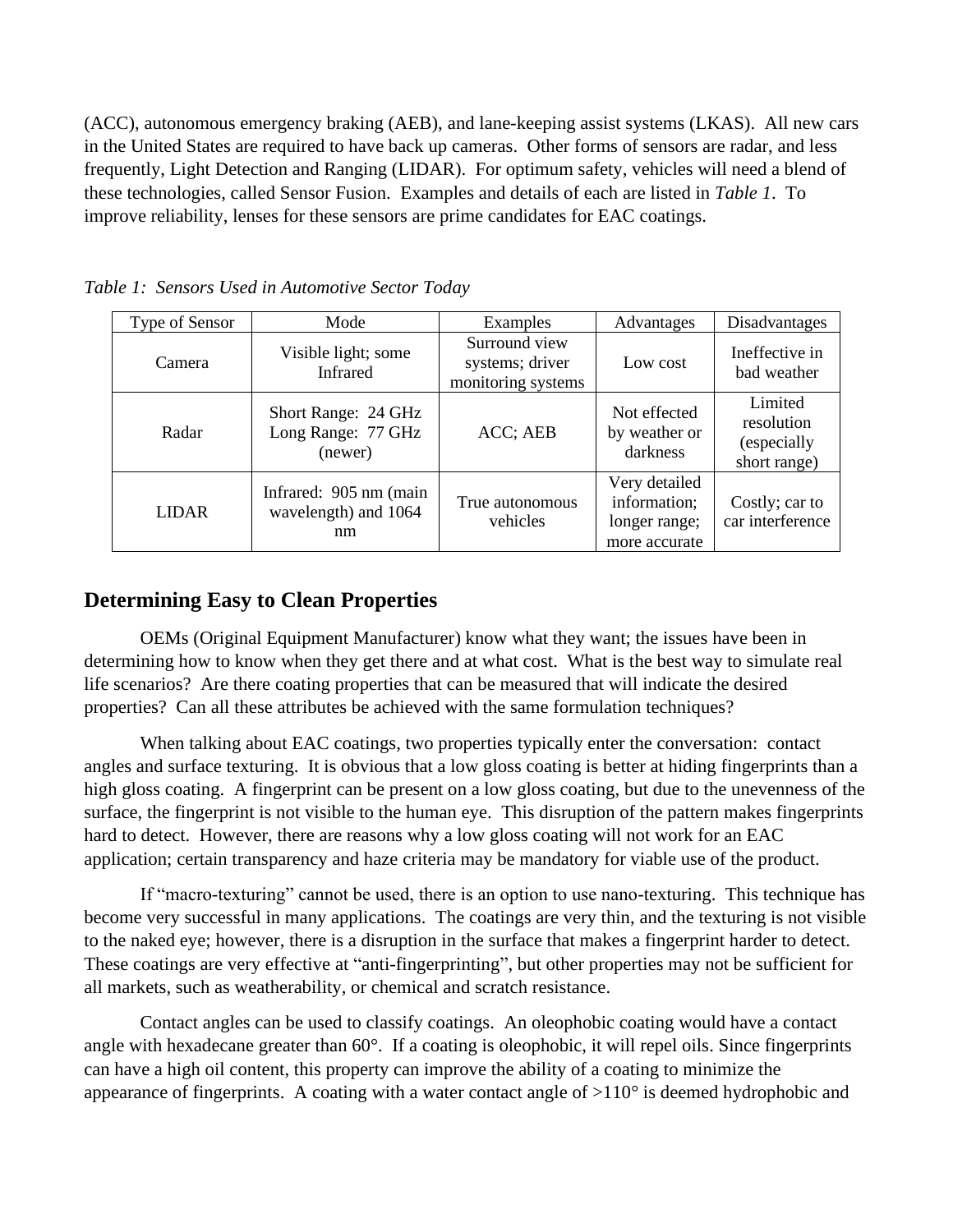$>150^{\circ}$  would be superhydrophobic. The higher the contact angle, the less likely water will be able to cover the surface; causing beads of water to form, rather than a continuous film (hydrophilicity). If a coating has hydrophobic and oleophobic properties, it can be called omniphobic and not allow oils or water to form on the surface. Since foreign materials cannot form continuous layers on the coating, it is believed that the higher the water and oil contact angles, the better the cleanability of the coating.

When working with the automotive industry, whether interior or exterior, longevity of the coating and its properties are a critical focus. For EAC coatings, it has been proven that exposure to UV radiation and moisture can have a negative impact on the ability of the coating to maintain its cleanability. *Table 2* lists contact angles, measured with a FTÅ 400 Dynamic Contact Angle Analyzer, of a typical UV curable hard coat, "Hard Coat 1", with no EAC additive and three commercially available additives. Contact angles were measured initially as well as after a 36-hour hydrolysis test. From this quick screening, these additives show a bigger effect on oleophobicity than on hydrophobicity. The data also shows that permanence of the additive is not guaranteed. Because many additives on the market today come at a higher price, one needs to ensure that the added coating cost will be worth the properties it provides. If a coating is only expected to last 6 months or less before it needs to be replaced, can a lower priced formulation provide the necessary protection?

| <b>Additive</b> | Water<br><b>Contact</b><br>Angle (initial) | <b>Water Contact</b><br>Angle (post<br>hydrolysis) | Hexadecane<br><b>Contact Angle</b><br>(initial) | <b>Hexadecane Contact</b><br>Angle (post hydrolysis) |
|-----------------|--------------------------------------------|----------------------------------------------------|-------------------------------------------------|------------------------------------------------------|
| <b>None</b>     | $95^{\circ}$                               | $80^\circ$                                         | $<$ 10 $^{\circ}$                               | ${<}10^{\circ}$                                      |
| A               | $92^{\circ}$                               | $82^{\circ}$                                       | $57^\circ$                                      | $57^\circ$                                           |
| в               | $104^\circ$                                | $93^\circ$                                         | $46^{\circ}$                                    | $44^{\circ}$                                         |
| C               | $109^\circ$                                | $105^\circ$                                        | $56^{\circ}$                                    | $50^{\circ}$                                         |

*Table 2: Different Additives in Hard Coat 1*

Of course, not all formulations are created equal. An additive may dramatically raise the contact angle in one system, but a slightly different chemistry may show no effect *(Table 3)*. Like most formulations, additives and chemistries will have different synergistic effects and proper screenings and testing is required to ensure the optimum match.

*Table 3: Additive A in Different UV Curable Coatings*

| Coating | <b>Water Contact Angle</b> | Water Contact Angle |  |
|---------|----------------------------|---------------------|--|
|         | $w$ /o Additive A          | w/ Additive A       |  |
|         | $80^{\circ}$               | 89°                 |  |
|         | $72^{\circ}$               | 108°                |  |

Intuitively, contact angles should influence cleanability, but is this true in reality? Some methods to determine how easy it is to clean a coating have been introduced. The following discussion pertains to optically clear hard coats. The general procedure would be to measure transparency and haze on a coated panel / part before and after dirt application, remove dirt and re-measure transparency and haze. The variables to this test are: what to include in the dirt mixture; how to apply said mixture; how to clean the coating.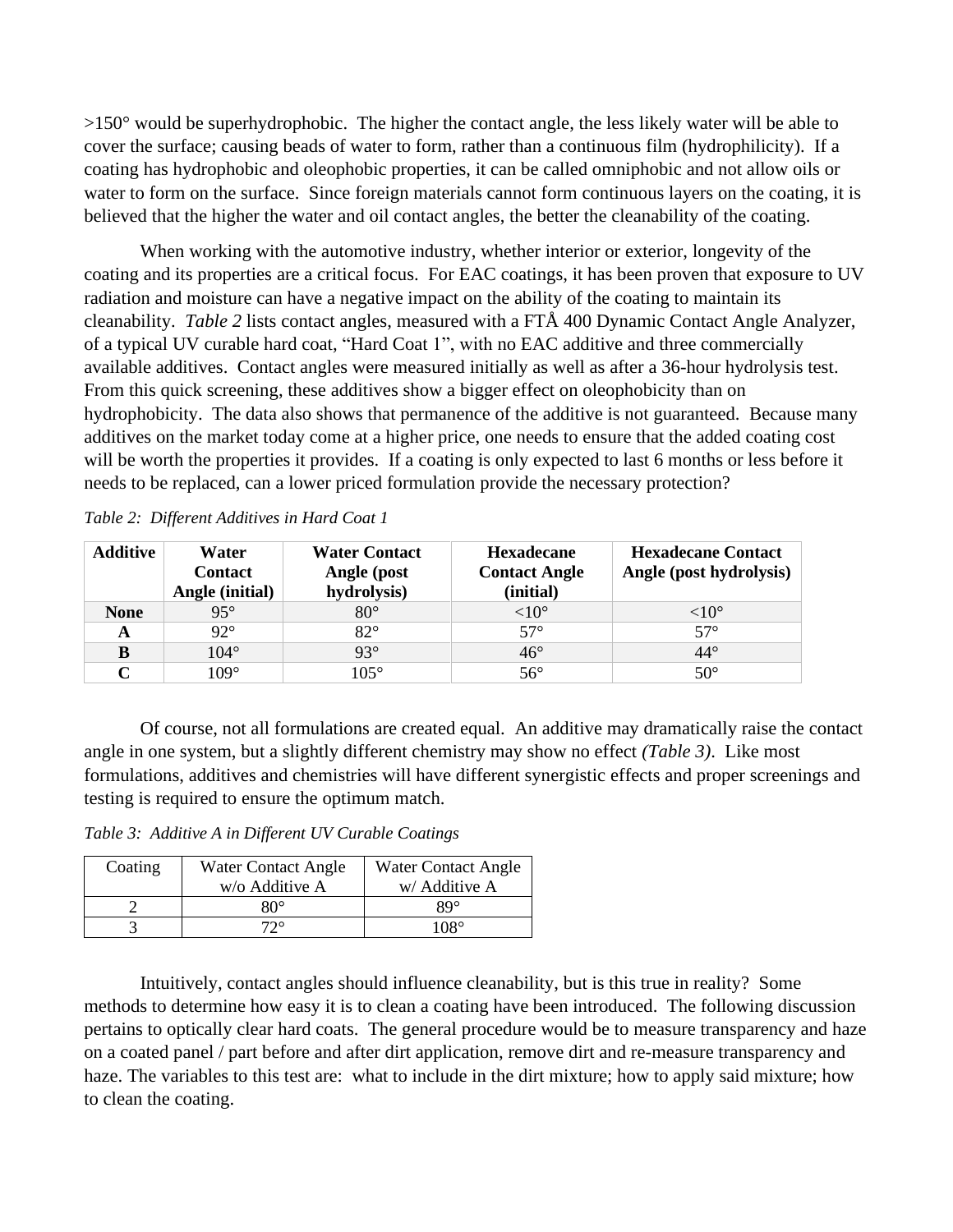This process can be expanded upon by starting with the "dirt mixture". By evaluating road "grime", it has been determined that the dirt components can include: silica, carbon dust, sodium carboxyl methyl cellulose (NaCMC), salt, dish detergent (as a surfactant), and/or water. The dirt can be spray applied (if aqueous) or shaken onto the panel. The time and conditions that the dirt remains on the panel can range from 1 to 24 hours at room temperature or up to 120°F. Also, there does not seem to be a standard cleaning method. As such, various techniques have been tried to determine an optimum method that would also be viable in a real-world scenario. *Table 4* shows differences in % Transparency (higher being more desirable) and % haze (lower the percentage, the better the clarity of the coating) depending on the cleaning method. Again, "Hard Coat 1" is a traditional acrylate formulation with good exterior durable properties. "Hard Coat 1C" is the same coating, but with "Additive C" (as mentioned in *Table 2*).

|                          | % Transmission |             |                  | % Haze  |             |                |
|--------------------------|----------------|-------------|------------------|---------|-------------|----------------|
|                          | Without        | Hard Coat 1 | <b>Hard Coat</b> | Without | Hard Coat 1 | Hard Coat      |
|                          | coating        |             | 1C               | coating |             | 1 <sup>C</sup> |
| <b>Initial</b>           | 88.5           | 88.9        | 88.7             | 0.28    | 0.21        | 0.37           |
| Values <sup>1</sup>      |                |             |                  |         |             |                |
| <b>Post Dirt</b>         | 65.6           | 64.2        | 77.4             | 41.6    | 44.6        | 11.5           |
| Application <sup>2</sup> |                |             |                  |         |             |                |
| <b>Post Water</b>        | 78.8           | 72.4        | 85.3             | 7.07    | 15.1        | 2.12           |
| $\text{Cleaning}^3$      |                |             |                  |         |             |                |
| Post Air                 | 84.2           | 86.4        | 88.1             | 15.4    | 8.04        | 1.97           |
| $\mathbf{Clearly}^4$     |                |             |                  |         |             |                |
| Post                     | 79.7           | 87.8        | 88.7             | 29.8    | 2.19        | 0.78           |
| Wiping <sup>5</sup>      |                |             |                  |         |             |                |

*Table 4: Effect of Different Cleaning Techniques on Transparency and Haze* 

<sup>1</sup>Transmission and Haze measured via Byk Gardner haze-gard plus; substrate: polycarbonate

<sup>2</sup>Applied by placing panels into a plastic bag with a dirt blend of silica, carbon dust, NaCMC, and salt. Bag was shaken for 30 seconds before panel was removed

<sup>3</sup>Panels held under cold water with very low pressure for five seconds

<sup>4</sup> Panels exposed to five seconds of compressed air

<sup>5</sup>Panels wiped two times with a dry cloth using moderate pressure.

All panels started with similar Transparency and Haze values; however, Hard Coat 1C, with the additive, showed lower dirt pick up, as evidenced by the much lower haze readings. The modified coating also recovered more than the unmodified version or the uncoated panel. A physical removal did prove to be the most effective cleaning method for the coated samples but had worse haze values on the uncoated polycarbonate panel due to the cloth scratching the substrate. However, in an actual application with sensors for the automotive industry, if the lens relied on a physical wiping to remove residue, this would be harder for OEMs to incorporate into the design of the sensor. There are some automotive systems in test today that do utilize spritzes of water / cleaning solution during the use of the vehicle to keep the lenses clean. If puffs of air could be a more efficient cleaning mechanism, depending on where the sensor is located, could the air displacement from the moving vehicle be enough to dislodge the debris?